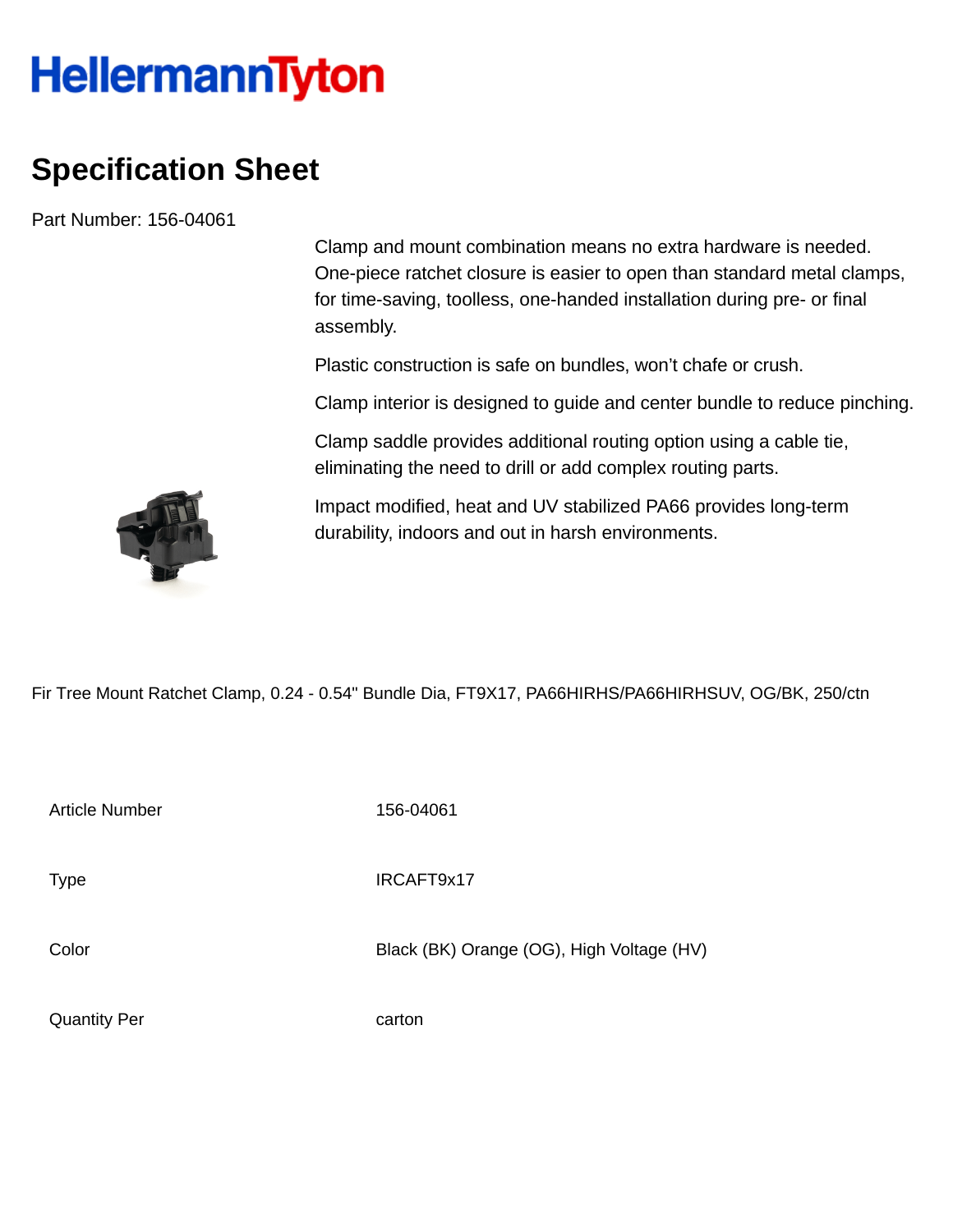| <b>Product Description</b>            | The Ratchet P-Clamp family offers versatility when managing wires,<br>cables and hoses. This one-of-a-kind solution is offered in V-0<br>material for the most stringent flammability requirements and<br>high-visibility orange color to signal the safety precautions needed for<br>EV vehicles. The robust design and durable materials make it ideal<br>for heavy duty applications. The one-piece adjustable clamp can be<br>closed by hand to the desired diameter. The release feature provides<br>easy and nondestructive removal of cables simply by using a<br>flat-head screwdriver. This nondestructive release allows the clamp to<br>be reused without removing or replacing any bolts or screws. The<br>In-line Ratchet P-Clamp has built-in attachments including round and<br>oval fir trees, so no additional hardware is needed for securing to a<br>panel. See our website for additional configurations. |
|---------------------------------------|-------------------------------------------------------------------------------------------------------------------------------------------------------------------------------------------------------------------------------------------------------------------------------------------------------------------------------------------------------------------------------------------------------------------------------------------------------------------------------------------------------------------------------------------------------------------------------------------------------------------------------------------------------------------------------------------------------------------------------------------------------------------------------------------------------------------------------------------------------------------------------------------------------------------------------|
| <b>Short Description</b>              | Fir Tree Mount Ratchet Clamp, 0.24 - 0.54" Bundle Dia, FT9X17,<br>PA66HIRHS/PA66HIRHSUV, OG/BK, 250/ctn                                                                                                                                                                                                                                                                                                                                                                                                                                                                                                                                                                                                                                                                                                                                                                                                                       |
| <b>Global Part Name</b>               | IRCAFT9x17-PA66HIRHS/PA66HIRHSUV-BK/OG                                                                                                                                                                                                                                                                                                                                                                                                                                                                                                                                                                                                                                                                                                                                                                                                                                                                                        |
| Minimum Tensile Strength (Imperial)   | 100.0                                                                                                                                                                                                                                                                                                                                                                                                                                                                                                                                                                                                                                                                                                                                                                                                                                                                                                                         |
| Minimum Tensile Strength (Metric)     | 445.0                                                                                                                                                                                                                                                                                                                                                                                                                                                                                                                                                                                                                                                                                                                                                                                                                                                                                                                         |
| Length L (Imperial)                   | 1.37                                                                                                                                                                                                                                                                                                                                                                                                                                                                                                                                                                                                                                                                                                                                                                                                                                                                                                                          |
| Length L (Metric)                     | 34.8                                                                                                                                                                                                                                                                                                                                                                                                                                                                                                                                                                                                                                                                                                                                                                                                                                                                                                                          |
| <b>Fixation Method</b>                | Fir Tree for oval holes                                                                                                                                                                                                                                                                                                                                                                                                                                                                                                                                                                                                                                                                                                                                                                                                                                                                                                       |
| Width W (Imperial)                    | 1.37                                                                                                                                                                                                                                                                                                                                                                                                                                                                                                                                                                                                                                                                                                                                                                                                                                                                                                                          |
| Width W (Metric)                      | 34.9                                                                                                                                                                                                                                                                                                                                                                                                                                                                                                                                                                                                                                                                                                                                                                                                                                                                                                                          |
| <b>Bundle Diameter Min (Imperial)</b> | 0.24                                                                                                                                                                                                                                                                                                                                                                                                                                                                                                                                                                                                                                                                                                                                                                                                                                                                                                                          |